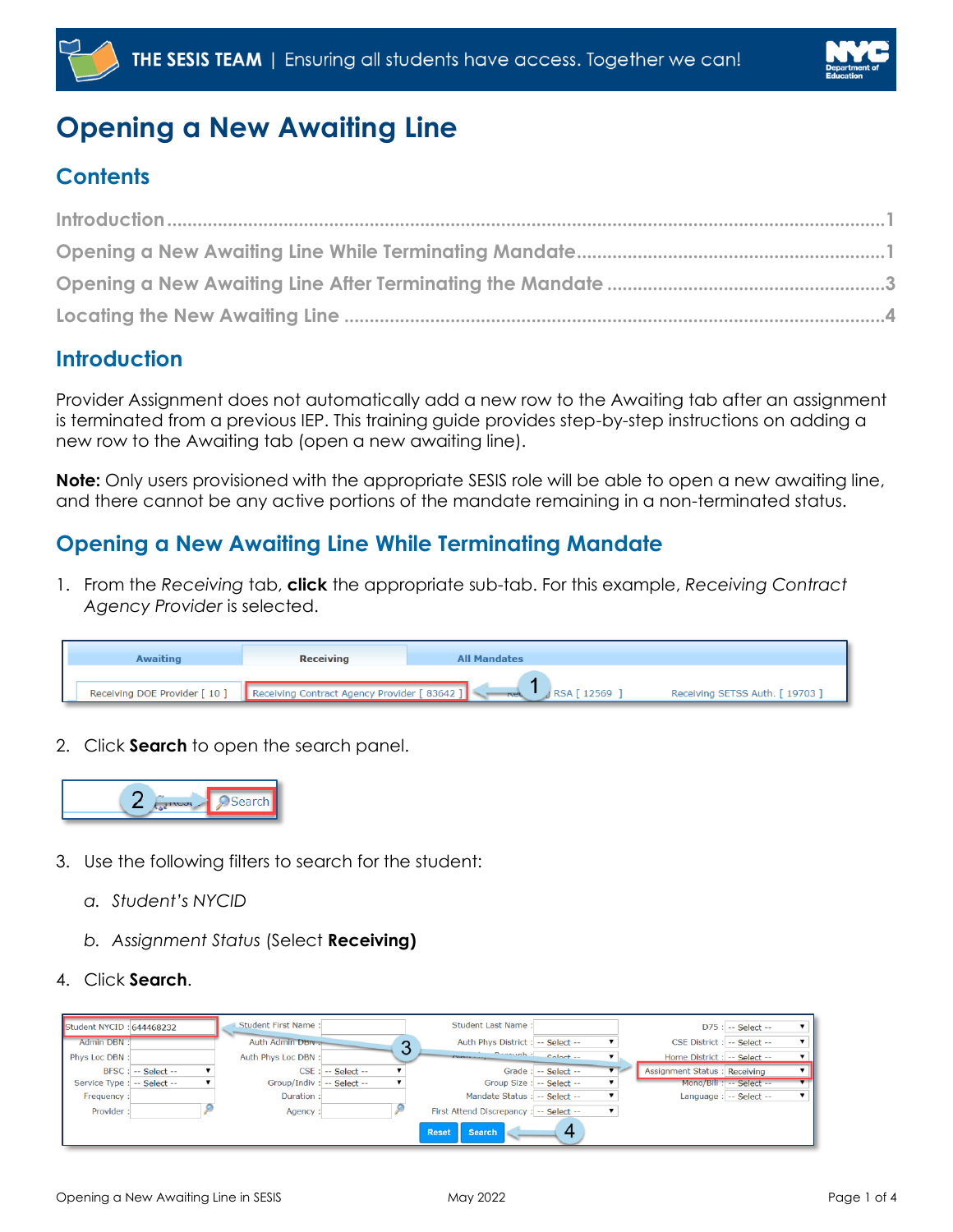5. Verify and select the mandate row for termination.

**Note:** The option to "open new awaiting line" is only available for mandates from a (**P**)revious IEP.

6. Click **Terminate**. The *Terminate Provider* window will open.

|                      |                      |                  |                   |                      | 6                | <b>Terminate</b>    | <b>First Attend</b> | Reas            |
|----------------------|----------------------|------------------|-------------------|----------------------|------------------|---------------------|---------------------|-----------------|
| <b>Select</b><br>AII | <b>Student NYCID</b> | <b>Last Name</b> | <b>First Name</b> | <b>Date of Birth</b> | <b>Admin DBN</b> | <b>Phys Loc DBN</b> | D75                 | <b>District</b> |
| $\boxed{\bullet}$    | ∽<br>◡               |                  |                   | 10/22/2008           | 84X419           | 84X419              |                     | 84              |

7. Select **YES** to generate a new awaiting row for this mandate from a (**P**)revious IEP/IESP/SP.

**Note:** If **NO** is selected, it is understood that there are no further assignments to be made to this inactive mandate. No new awaiting line is created.

8. Select a reason for terminating the mandate from the *Reason* dropdown.

**Note:** Do not select *Mandate Generated in Error* as a reason. This will permanently and immediately remove a mandate that contains incorrect data.

9. Click in the **Termination Date box** to select the last date services were provided to the student.

|   | <b>Terminate Provider</b>                                                                                                                                                                                                          |                         |                  |                   |                                                                                                                                                                                                                                                                                                                                                                                                                                                                                                             |                       |                     |   |                            |
|---|------------------------------------------------------------------------------------------------------------------------------------------------------------------------------------------------------------------------------------|-------------------------|------------------|-------------------|-------------------------------------------------------------------------------------------------------------------------------------------------------------------------------------------------------------------------------------------------------------------------------------------------------------------------------------------------------------------------------------------------------------------------------------------------------------------------------------------------------------|-----------------------|---------------------|---|----------------------------|
|   | The Termination Date indicated here should be the last date the assigned provider actually provided services. The assigned provider will not be permitted to submit invoices for this<br>[related/SETSS] service beyond this date. |                         |                  |                   |                                                                                                                                                                                                                                                                                                                                                                                                                                                                                                             |                       |                     |   |                            |
|   | <b>P THIS MANDATE IS NO LONGER CURRENT</b><br>No new awaiting row will be generated after the termination of this provider's assignment.<br>NO. There are no further assignments to be made to this inactive mandate.              |                         |                  |                   | It has been superseded by a new IEP/IESP/SP. Therefore, it is assumed that the provider you are terminating now will be the last assignment made to this mandate (or portion thereof);<br>If your intention is to continue with a subsequent assignment to this mandate which is no longer from an active previous IEP/IESP/SP, check YES below to generate a new awaiting row.<br>YES. Generate a new awaiting row so a subsequent assignment can be entered for this mandate from a previous IEP/IESP/SP. |                       |                     |   |                            |
|   | Nour SESIS role determines which row(s) you may delete. Deletion of most rows require the action to be completed by a senior level/central user.                                                                                   |                         |                  |                   |                                                                                                                                                                                                                                                                                                                                                                                                                                                                                                             |                       |                     |   |                            |
|   | <b>New Awaiting Line</b>                                                                                                                                                                                                           | Student<br><b>NYCID</b> | <b>Last Name</b> | <b>First Name</b> | Provider                                                                                                                                                                                                                                                                                                                                                                                                                                                                                                    | Reason                | <b>Other Reason</b> |   | <b>Termination</b><br>Date |
| P | $\bullet$ NO                                                                                                                                                                                                                       | 644468232               |                  | A                 | 8<br>bolana                                                                                                                                                                                                                                                                                                                                                                                                                                                                                                 | -- Select a reason -- |                     | 9 | MM/DD/YYYY                 |
|   |                                                                                                                                                                                                                                    |                         |                  |                   |                                                                                                                                                                                                                                                                                                                                                                                                                                                                                                             |                       |                     |   |                            |

10. Click **OK**.



**Note:** A message will appear at the top of the screen confirming that the provider has been terminated.

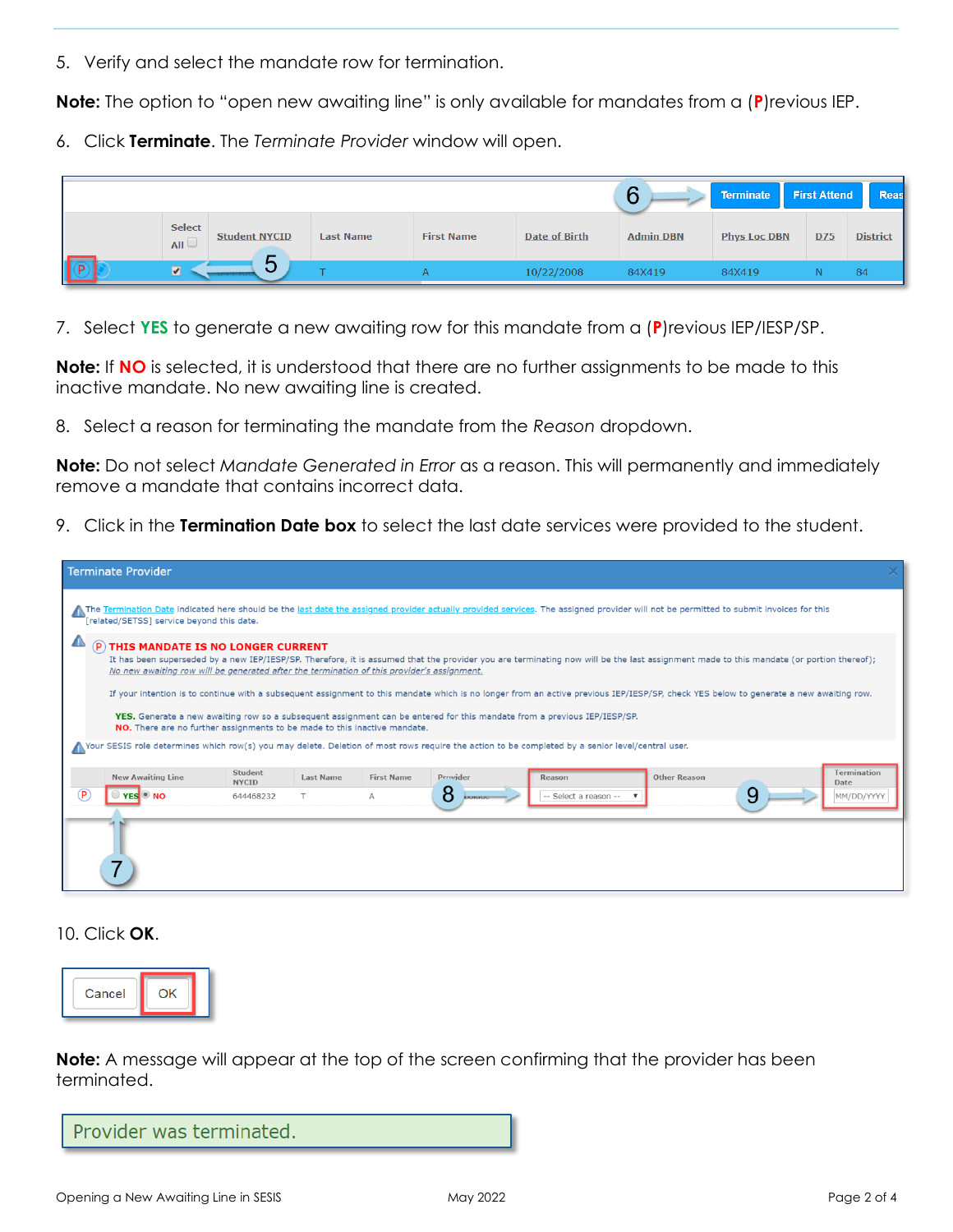#### <span id="page-2-0"></span>**Opening a New Awaiting Line After Terminating the Mandate**

The "Open New Awaiting Line" button will be visible to users who have access to the All Mandates Tab. This button is available to generate a new row on the Awaiting tab in the event the user learns that a new awaiting row was needed after previously terminating a row.

- 1. From the *All Mandates* tab, use the following filters to search for the student:
	- a. *Student NYCID*
	- b. *Current/Previous IEP* (Select **Previous)**
	- c. Choose the appropriate terminated status (Terminated, Pending 5 School Day Termination, Pending Termination, Terminated Without First Attend) in the *Assignment Status* field

| <b>Awaiting</b>                                                                                | <b>Receiving</b> | <b>All Mandates</b>                                                                                                                                                                   |                                                                                          |                       |                         |
|------------------------------------------------------------------------------------------------|------------------|---------------------------------------------------------------------------------------------------------------------------------------------------------------------------------------|------------------------------------------------------------------------------------------|-----------------------|-------------------------|
|                                                                                                |                  |                                                                                                                                                                                       |                                                                                          | <b><i>a</i></b> Reset | Search                  |
| Student NYCID: 681581952<br>Admin DBN:<br>Phys Loc DBN:<br>$CSE$ : $-$ Select $-$<br>Provider: |                  | Service Type: -- Select --<br>$\pmb{\mathrm{v}}$<br>Auth Admin DBN:<br>Auth Phys Loc DBN:<br>Assignment Status : Terminated<br>Agency:<br><b>Reset</b><br><b>Search</b><br>$\sim$ $-$ | Language: -- Select --<br>CSE District : -- Select --<br>Current/Previous IEP : Previous |                       | $\overline{\mathbf{x}}$ |

- 2. Check the **Select All** box to select the student's mandate for which a new awaiting line is needed.
- 3. Click **Open New Awaiting Line**.

| <b>Open New Awaiting Line</b>                  |                              | 3                    |                  |                   |                      |              |
|------------------------------------------------|------------------------------|----------------------|------------------|-------------------|----------------------|--------------|
|                                                | <b>Select</b><br>All         | <b>Student NYCID</b> | <b>Last Name</b> | <b>First Name</b> | <b>Date of Birth</b> | <b>Admir</b> |
| $\left( P\right)$<br>$\bigoplus$               |                              | 668700828            | D                | G                 | 08/02/2005           | 84M0         |
| $P$ $\odot$                                    | $\boxed{\blacktriangledown}$ | 668700828            | D                | G                 | 08/02/2005           | 84M0         |
| $\left( \begin{matrix} P \end{matrix} \right)$ |                              | 668700828            | D                | G                 | 08/02/2005           | 84M0         |
| $P$ $\circledcirc$                             |                              | 668700828            | D                | G                 | 08/02/2005           | 84M0         |
|                                                | ◠                            |                      |                  |                   |                      |              |

4. A pop-up box will notify the user that they are about to open a new awaiting line for the selected mandate that belongs to a (**P**)revious IEP/IESP/CSP. Click **OK**.